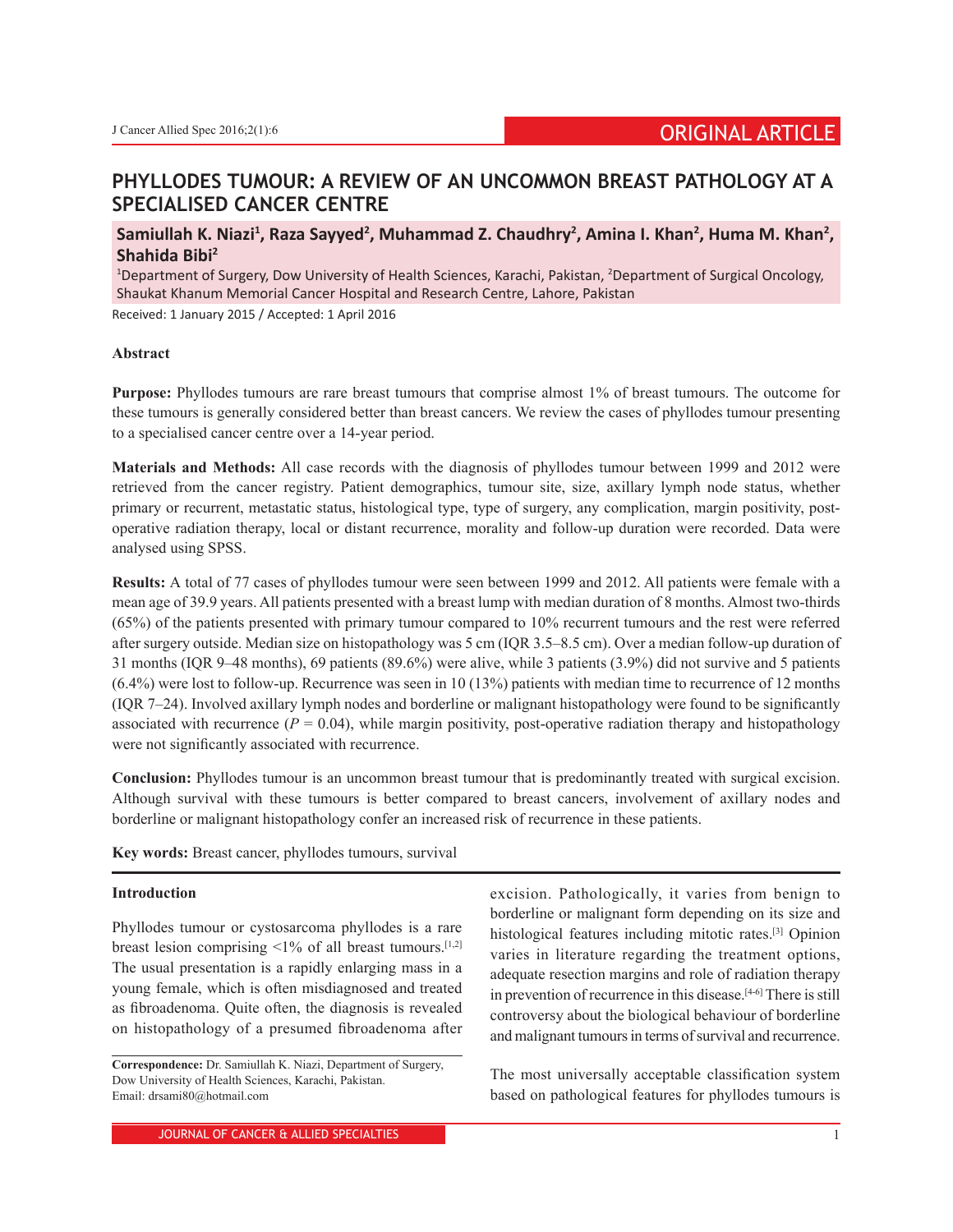according to the criteria proposed by Azzopardi $[3]$  and Salvadori *et al*.<sup>[5]</sup> This classifies these tumours into benign, borderline or malignant based on tumour margins, stromal hypercellularity, stromal overgrowth, tumour necrosis, cellular atypia and mitotic rates per 10 high-power fields.

The incidence of breast cancer in Pakistan is one of the highest in reported literature.[7] With limited resources and a paucity of specialised centres for the treatment of breast cancer, phyllodes tumour is infrequently seen. The purpose of this study was to review clinical presentation, workup, management plan, histopathological features and subsequent follow-up of patients with phyllodes tumour presenting to a specialised breast cancer unit.

# **Materials and Methods**

A retrospective chart review was performed including all patients with phyllodes tumour presenting to Shaukat Khanum Memorial Cancer Hospital and Research Centre, Lahore. Some of these patients presented with established diagnosis of phyllodes after initial surgery or biopsy of the breast mass elsewhere, while the rest were primarily seen for breast masses and were diagnosed to have phyllodes tumour on the workup of these lesions.

All case records with the diagnosis of phyllodes tumour between 1999 and 2013 were retrieved from the cancer registry. A total of 100 patients were identified who had diagnosis of phyllodes. Of these, 77 cases that underwent surgical treatment at our institution were included in the study. Patient demographics, tumour site, size, axillary lymph node status, primary or recurrent disease, metastatic status, histological type, extent of surgical excision, post-operative complications, margin positivity, post-operative radiation therapy, local or distant recurrence, morality and follow-up duration were recorded. These variables were compared to evaluate any significant difference between patients with benign, borderline and malignant tumours, and also to find any association with the development of recurrent disease.

Kaplan–Meier analysis was conducted to determine if there was any difference in survival between the different pathological groups. Pearson Chi-square test was used to see any relationship of recurrence with size and histopathology. All statistical analyses were carried out using SPSS (Version19 SPSS Inc., Chicago, USA).

## **Results**

A total of 77 cases of phyllodes tumour were reviewed in this study who presented for treatment between 1999 and 2013. All patients were female with a mean age of 39.9 years (range 16–65 years). Of these patients, 22.1% were <30 years of age, while 15.6% of these were over 50 years of age. The patient population presented from all areas of Pakistan, but majority (84.4%) belonged to Punjab. All patients presented with a breast lump with median duration of 8 months. A history of breast lump for >2 years was present in 19.7% of the patients. The distribution of lesions was equal in both breasts (38 right sided vs. 39 left sided). 10 patients (13%) were unmarried at the time of diagnosis.

Histopathology of patients revealed benign tumours in 31 cases (40.3%) and borderline in 22 cases (28.6%) while remaining 24 cases (31.2%) were malignant [Table 1].

Forty-four (57.1%) patients were treated primarily at out institution as they presented with a palpable breast mass and were worked up for this complaint. Of the remaining patients, 28 (36.4%) had undergone initial surgery outside, whereas 5 (6.5%) presented with recurrent disease. A total of 42 cases underwent single surgery while others had two or more procedures done for either recurrence or positive margins. Amongst these, 26 patients underwent wide local excision (WLE), four had simple mastectomy and four had sentinel node biopsy with simple mastectomy. Six patients underwent modified radical mastectomy (MRM) as the first procedure, one patient underwent WLE with axillary sampling performed and one had WLE with axillary dissection performed. The reason for axillary nodal sampling or dissection was palpable lymph nodes and large size of the tumours.

Seven patients were initially operated elsewhere and referred to our centre for positive margins. All these patients

## **Table 1: Histology**

| Histopathology    | Frequency (%) |
|-------------------|---------------|
| Benign            | 31(40.3)      |
| <b>Borderline</b> | 22(28.6)      |
| Malignant         | 24 (31.2)     |
| Total             | 77 (100.0)    |
|                   |               |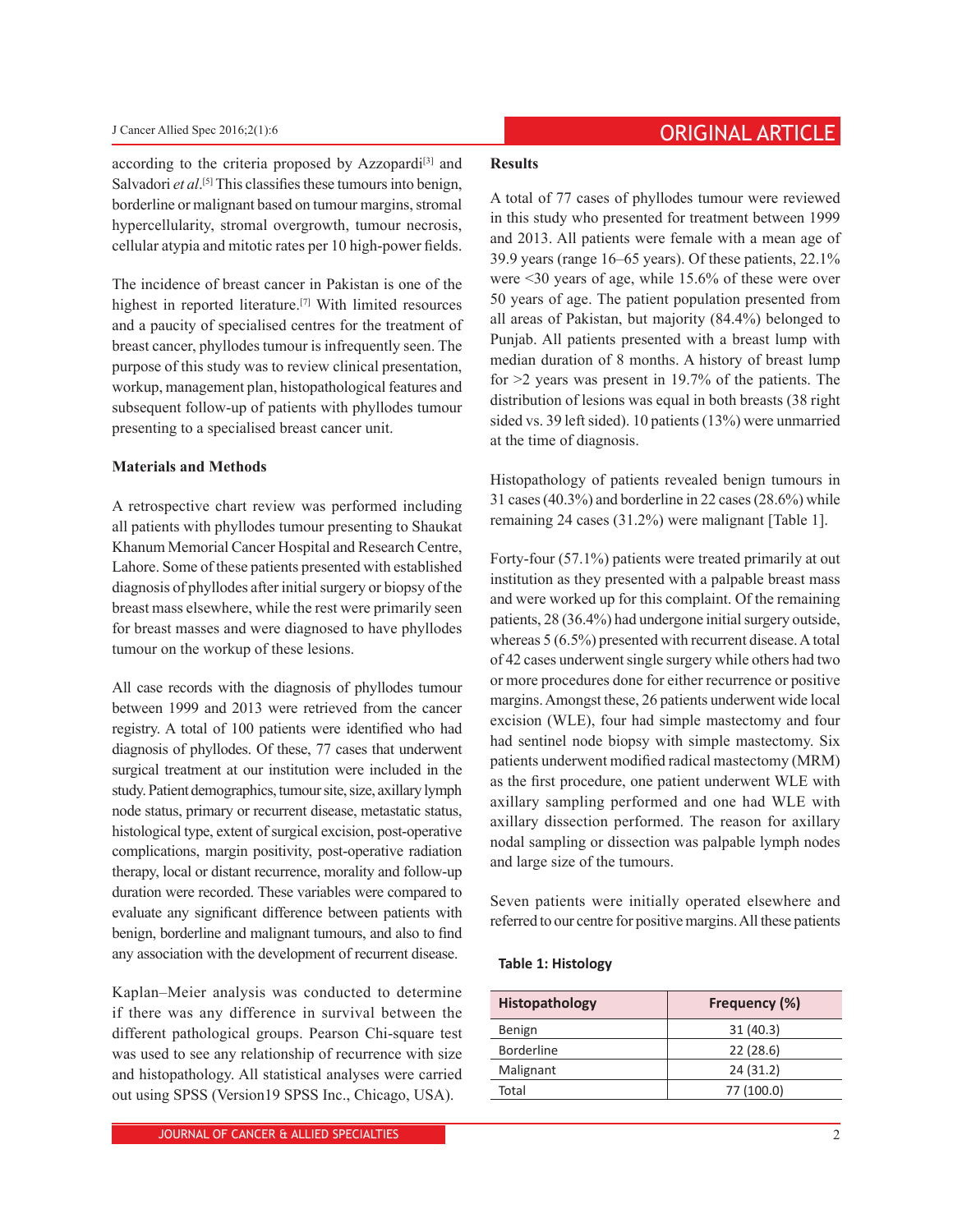had initially undergone lumpectomy. Two had benign lesion and five had borderline lesions. They underwent WLE (two patients; one benign and one borderline) or mastectomy (one benign, large lesion and three borderline lesions). 12 patients were also referred from other hospitals after excision with involved or close margins of malignant phyllodes. Of these six patients underwent reexcision, four had mastectomy and two underwent MRM as they had palpable lymph nodes on presentation.

The mean age for patients with borderline phyllodes was 38 years (range 20–60). Mean duration of symptom at presentation was 17.3 months. Three patients had palpable axillary nodes at presentation, but final histopathology did not reveal any involved lymph nodes. WLE was performed in 18 patients as the first procedure. One patient underwent simple mastectomy, one underwent mastectomy with sentinel lymph node biopsy and two patients underwent MRM. Of all patients with borderline phyllodes, 12 patients primarily presented to our hospital (nine underwent WLE; one each had mastectomy, SLN with mastectomy and MRM). Two patients had reexcision for positive margins. There were four patients who had recurrence of borderline phyllodes in the same breast. Two patients had clear margins after the first surgery and two required reexcision for involved margins. Only one of them had post-operative radiation therapy and subsequently developed recurrence. The other three patients did not receive radiation therapy. One patient had reported mortality in borderline group due to noncancer-related cause. She had clear margins at resection and had no recurrence.

Amongst patients with malignant phyllodes (24), WLE was initial procedure in 15 patients. Five had clear margins and 10 had to undergo repeat surgery due to involved or close margins. Disease recurrence was seen in five patients. Three had lung metastasis, of these two patients had documented mortality and one was lost to followup. There were 18 patients in this group who underwent post-operative radiation therapy. The reasons for offering adjuvant radiation therapy were individualised in each case based on discussion in the multidisciplinary team meeting, but most commonly was size and close margins. One patient amongst these developed diseases recurrence requiring reexcision, while another patient developed lung metastasis.

# **ORIGINAL ARTICLE** *J* Cancer Allied Spec 2016;2(1):6

Median size on histopathology was 5 cm (IQR 3.5– 8.5 cm). Of 67 cases, where histopathologic specimen size was mentioned, 31 patients had size between 5 and 10 cm and 10 patients had >10 cm neoplasm.

The median follow-up duration of all patients was 31 months (IQR 9–48 months). Survival was calculated with Kaplan–Meir's chart. Benign phyllodes had 100% while malignant phyllodes had 91.5% survival during the follow-up time [Figure 1].

Recurrence was seen in 10 (13%) patients with median time to recurrence 12 months (IQR 7–24). Involved axillary lymph nodes and borderline or malignant histopathology were found to be significantly associated with recurrence  $(P = 0.04)$ . Margin positivity and post-operative radiation therapy were not significantly associated with recurrence.

# **Discussion**

Phyllodes are a rare tumour of breast. It is reported to account for  $\leq$ 1% of all female breast tumours.<sup>[8]</sup> Even in a country like Pakistan where breast cancer incidence is reported to be on the rise, there are few case series reported, suggesting the infrequent occurrence of these tumours. Phyllodes have variable histopathologic characteristics. The histopathological characteristics have mainly been the basis for different histological



**Figure 1:** Survival curves for patients with benign, borderline and malignant phyllodes tumour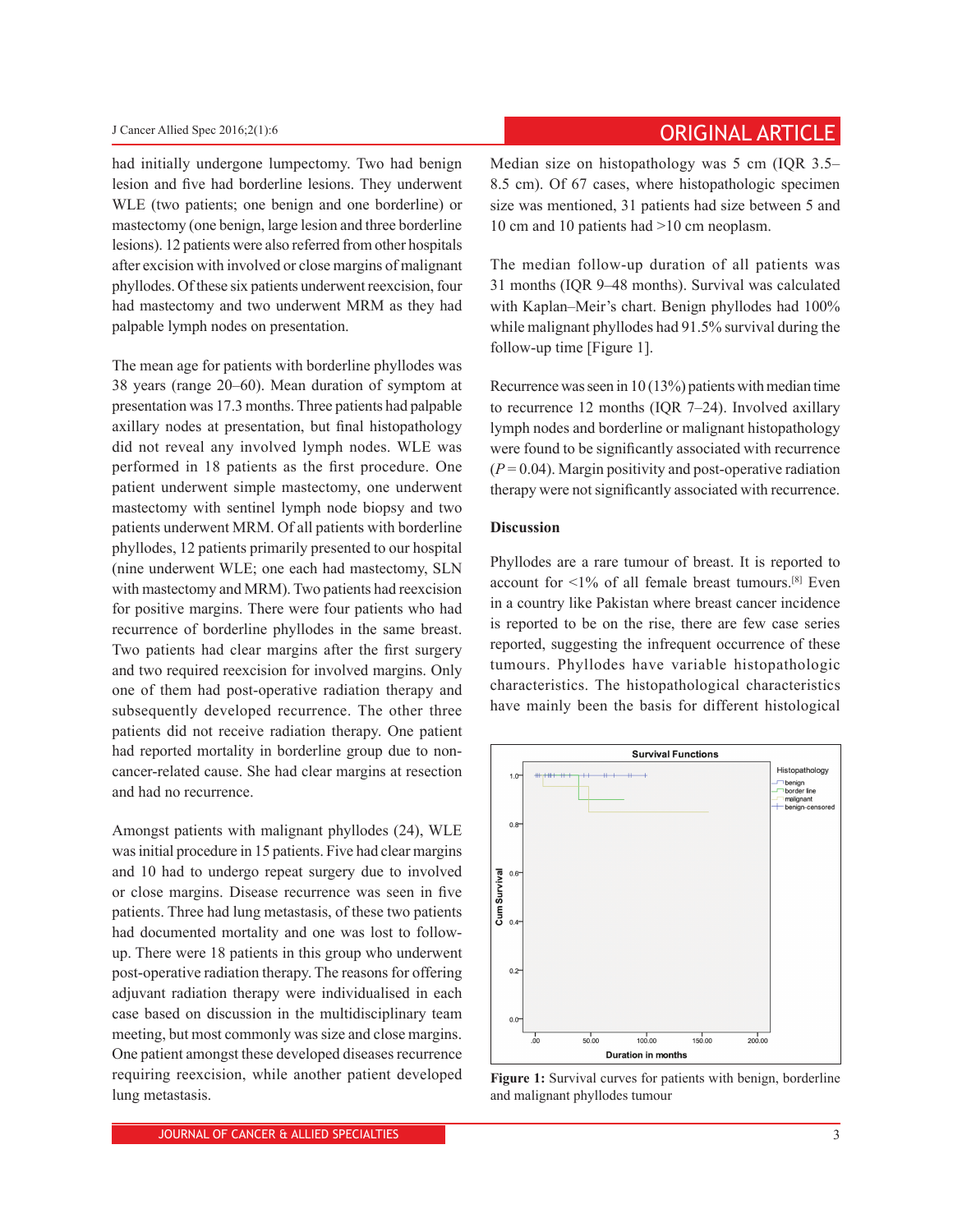classifications, most notably by Treves *et al*.,[9] Pietruszka and Barnes<sup>[10]</sup> and separately by Azzopardi<sup>[3]</sup> and Salvadori et al.<sup>[5]</sup> The World Health Organisation classifies these tumours as low, intermediate and high grade based on histology.[11] Most important histopathological features considered in these classifications are size, number of mitosis per high-power field, invading nature of margins and nuclear features of cells.

Clinical history of patients with phyllodes tumour is also variable; most commonly as slow-growing tumours, with occasional rapid growth resulting in being noticed by the patient. Patients normally do not have any skin involvement or lymph node enlargement. Quite often, these tumours are diagnosed on histopathology of breast lumps removed with clinical diagnosis of fibroadenoma. Unlike fibroadenoma, a significant percentage (10–40%) of these lesions has malignant potential and tendency for recurrence.[12]

We observed that the mean age of our patients was 39.9 years and only 22% of our patients were <30 years. Similar age group was reported by other reviews.[13] A study by Tan *et al*. [14] reported the mean age of 41.4 years, with 42.3% of cases younger than 40 years of age. Acomparison between Asian and Western population by Chua *et al*. [15] showed Asian phyllodes patient to be a young female, aged 25–30 years, whereas her Western counterpart is in her 40s. SEER data showed that their patients had a median age of 50 (range 12–96).[16] In comparison, patients at our institution presented mostly with slow-growing tumours with an average duration of the symptoms of 8 months. Almost 20% of patients had a lump for >2 years before any treatment was started. This delay in presentation most likely represents a lack of awareness amongst our population regarding breast complaints.

We observed that histopathology of patients revealed benign in 40% of cases, while remaining were either borderline 28.6% or malignant 31%. Tan *et al*. [14] reported benign cases up to 74.6%, borderline 16.1% and malignant 9.3% in their observed group. Another study from Pakistan by Khurshid *et al*. [17] reported benign 19.1%, borderline 21.9% and malignant 19.7% in their study group.

Our patients with benign phyllodes had 100% while malignant phyllodes have 91.5% survival during the

# **Cancer Allied Spec 2016;2(1):6 Cancer Allied Spec 2016;2(1):6**

follow-up period. In comparison, a recent study from Taiwan reported a 5-year disease-free survival was 59% and the 5-year overall survival to be 81%.[18]

In our study, recurrence was seen in 10 (13%) patients with median time to recurrence 12 months. A study from Japan<sup> $[19]$ </sup> with a median duration of follow-up of 101 months (range 1–273 months) showed local recurrence in six patients  $(n = 45)$ ; 5-, 10- and 15-year cumulative local recurrence-free rates were 88, 88 and 84%, respectively, and the cumulative disease-free rates were 85, 85 and 81%, respectively. Another study from the United States showed that for patients with non-malignant (benign or indeterminate) and malignant phyllodes, the overall survival was 91% and 82%, respectively, at 5 years, and 79% and 42%, respectively, at 10 years.[8]

We observed that involved axillary lymph nodes and borderline or malignant histopathology were significantly associated with recurrence  $(P = 0.04)$ , while margin positivity and post-operative radiation therapy were not associated with recurrence in our series. In comparison, a study by Taira *et al*. from Japan<sup>[19]</sup> showed the surgical margin ( $P = 0.0034$ ), stromal overgrowth ( $P = 0.0003$ ) and histological classification  $(P = 0.026)$  as significant predictive factors for local recurrence in univariate analysis. However, in multivariate analysis, the surgical margin was the only independent predictive factor for local recurrence ( $P = 0.026$ ). Various other studies have shown local recurrence rates up to 15–20% and showed its association with positive excision margins, rather than with tumour grade or size.<sup>[20,21]</sup>

There is no defined treatment strategy for phyllodes tumours and different centres have reported variable outcome with surgery alone, chemotherapy with surgery or radiation with surgery.[22]

Some experts consider radiation for borderline tumours excised initially with involved close margins, while other offer radiation therapy to only malignant phyllodes or recurrent benign and borderline tumours. Patients with phyllodes tumour have a favourable prognosis compared to other breast cancers. Mortality is usually associated with metastatic disease or recurrent malignant disease.